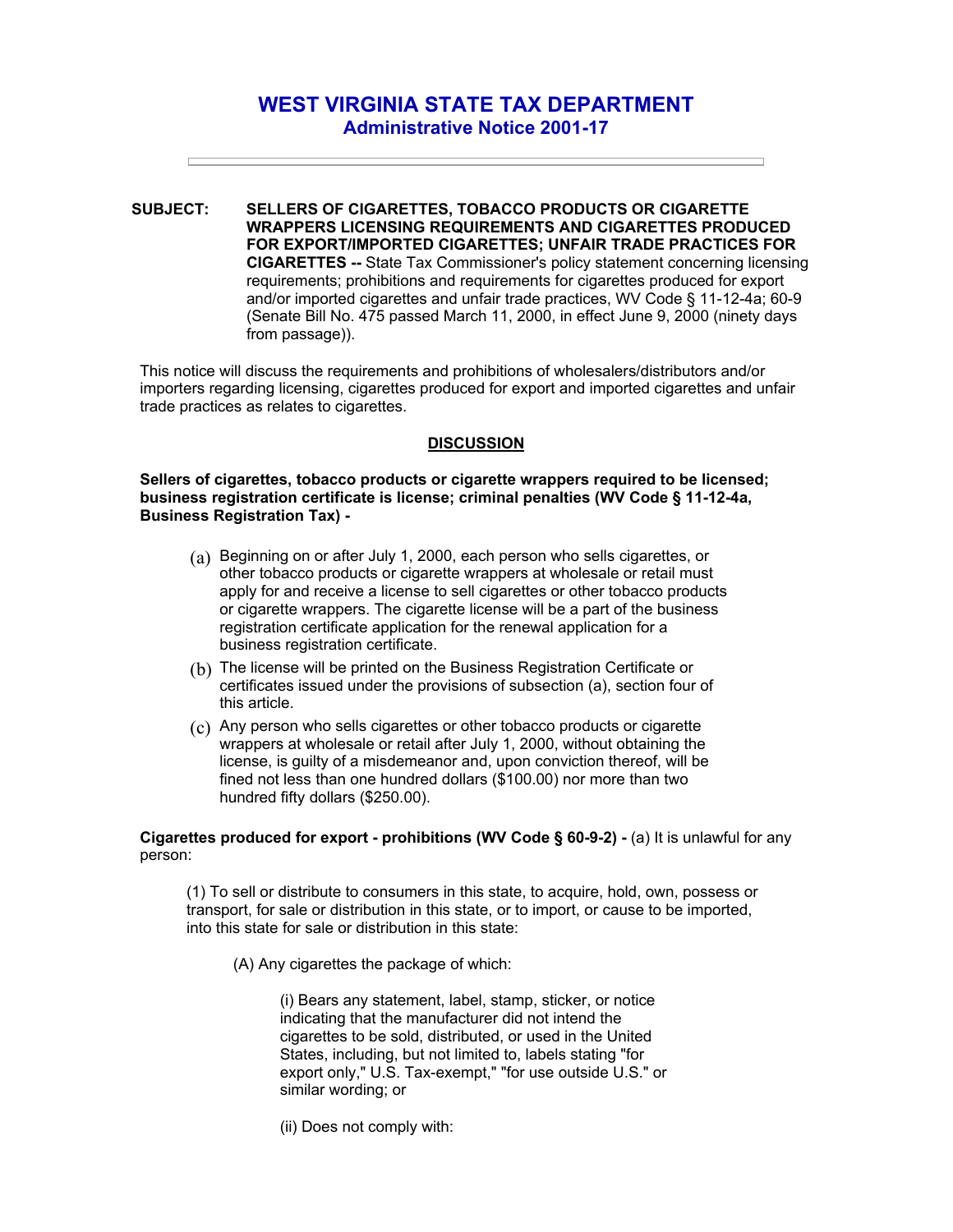(I) All requirements imposed by or pursuant to federal law regarding warnings and other information on packages of cigarettes manufactured, packaged or imported for sale, distribution or use in the United States, including, but not limited to, the precise warning labels specified in the Federal Cigarette Labeling and Advertising Act, 15 U.S.C. 1333; and

(II) All federal trademark and copyright laws;

(B) Any cigarettes imported into the United States in violation of 26 U.S.C 5754 or any other federal law or the implementing federal regulations;

(C) Any cigarettes that the person otherwise knows or has reason to know the manufacturer did not intend to be sold, distributed or used in the United States; or

(D) Any cigarettes for which there has not been submitted to the secretary of the United States department of health and human services, the list or lists of the ingredients added to tobacco in the manufacture of such cigarettes required by the Federal Cigarette Labeling and Advertising Act, 15 U.S.C. 1335a;

(2) To alter the package of any cigarettes, prior to sale or distribution to the ultimate consumer, so as to remove, conceal or obscure:

(A) Any statement, label, stamp, sticker or notice described in subparagraph (i), paragraph (A), subdivision (1), subsection (a) of this section; or

(B) Any health warning that is not specified in, or does not conform with the requirements of, the Federal Cigarette Labeling and Advertising Act, 15 U.S.C 1333; or

(3) To affix any stamp required pursuant to WV Code § 11-17 to the package of any cigarettes described in subdivision (1), subsection (a) of this section or altered in violation of subdivision (2), subsection (a) of this section.

**Imported Cigarettes - - requirements (WV Code § 60-9-3)** - Each wholesaler/distributor and/or importer is required to file monthly, for all cigarettes imported into the United States to which the person the person has affixed the tax stamp in the preceding month, the following:

(1) A copy of the permit issued pursuant to the Internal Revenue Code, 26 U.S.C. 5713, to the person importing the cigarettes into the United States allowing such person to import the cigarettes; and

(2) A copy of the customs form containing, with respect to the cigarettes, the Internal Revenue tax information required by the U.S. Bureau of Alcohol, Tobacco and Firearms; and

(3) A statement, signed by the person under penalty of perjury, which shall be treated as confidential by the commissioner and exempt from disclosure under the freedom of information act, WV Code § 29b-1, identifying the brand and brand styles of all the cigarettes, the quantity of each brand style of such cigarettes, the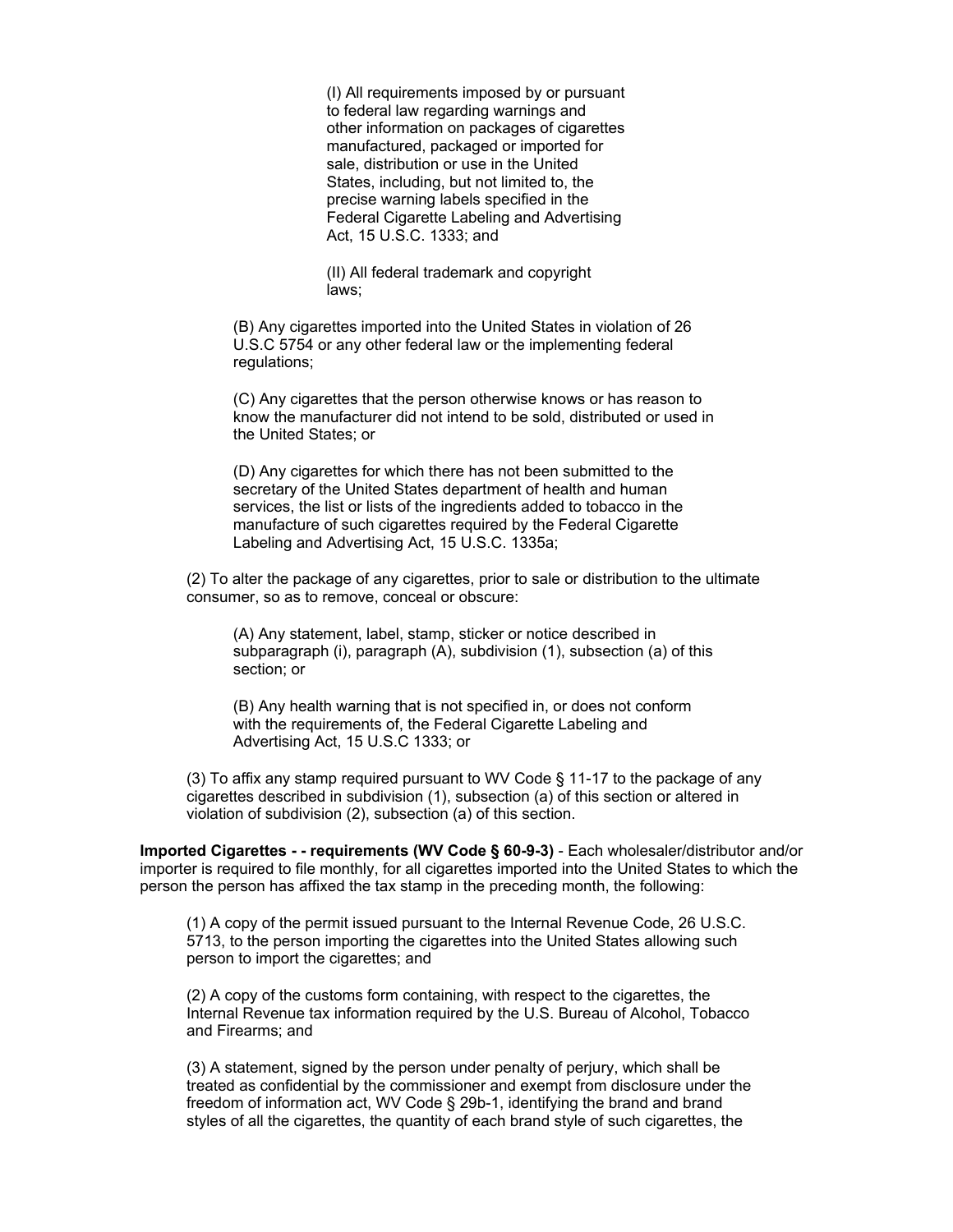supplier of the cigarettes and the person or person, if any, to whom the cigarettes have been conveyed for resale; and a separate statement signed by the individual under penalty of perjury, which shall not be treated as confidential or exempt from disclosure, separately identifying the brands and brand styles of the cigarettes; and

(4) A statement, signed by an officer of the manufacturer or importer under penalty of perjury, certifying that the manufacturer or importer has complied with:

(A) The package health warning and ingredient reporting requirements of the Federal Cigarette Labeling and Advertising Act, 15 U.S.C. 1333 and 1335a, with respect to the cigarettes; and

(B) The provisions of WV Code § 16-9d, including a statement indicating whether the manufacturer is, or is not, a participating tobacco manufacturer within the meaning of that statute.

**Administrative sanctions (WV Code § 60-9-5) --** (a) The State Tax Commissioner may revoke or suspend the authorization to affix the tax stamp of any person for a violation of this article or any legislative rule related to this article that is promulgated by the Commissioner pursuant to chapter twenty-nine of this code and in conjunction, the Alcohol Beverage Control commissioner may impose on the person a civil penalty in an amount not to exceed the greater of five hundred percent of the retail value of the cigarettes involved or five thousand dollars, upon finding a violation by such person of this enactment, or the rules promulgated by the Commissioner. (b) Cigarettes that are acquired, held, owned, possessed, transported in, imported into or sold or distributed in this State in violation of this article are considered contraband under WV Code § 11?17 and are subject to seizure and forfeiture as provided therein. Such cigarettes are considered contraband whether the violation of this article is knowing or otherwise. (c) The State Tax Commissioner may assess tax due, penalty, and interest on any product acquired, possessed, sold, or offered for sale in violation of this article.

**Unfair trade practices (WV Code § 60-9-6) --** A violation of section two or section three of this article constitutes an unlawful trade practice as provided in WV Code 47?11a, in addition to any remedies or penalties set forth in this article, is subject to any remedies or penalties for a violation of that article.

The alcohol beverage control commissioner shall enforce each and every provision of the unfair trade practices act set forth in WV Code § 47-11a with respect to packages of cigarettes with like effect as if said article were set forth in extenso herein.

**Unfair cigarette sales (WV Code § 60-9-7)- -** For purposes of this article, cigarettes imported or re-imported into the United States for sale or distribution under any trade name, trade dress, or trademark that is the same as, or is confusingly similar to, any trade name, trade dress, or trademark used for cigarettes manufactured in the United States for sale or distribution in the United States shall be presumed to have been purchased outside of the ordinary channels of trade.

**General enforcement provisions (WV Code § 60-9-8 (b) --** A person that acquires, holds, owns, possesses, transports in or imports into this state cigarettes that are subject to this article shall, with respect to the cigarettes, maintain and keep all records required pursuant to WV Code § 11-17.

**Applicability (WV Code § 60-9-9) - -** This article does not apply to cigarettes allowed to be imported or brought into the United States for personal use, and cigarettes sold or intended to be sold as duty-free merchandise by a duty-free sales enterprise in accordance with the provisions of 19 U.S.C. 1555(b) and any implementing regulations: Provided, That this article does apply to any cigarettes that are brought back into the customs territory for resale within the customs territory. The penalties provided in this article are in addition to any other penalties imposed under other law.